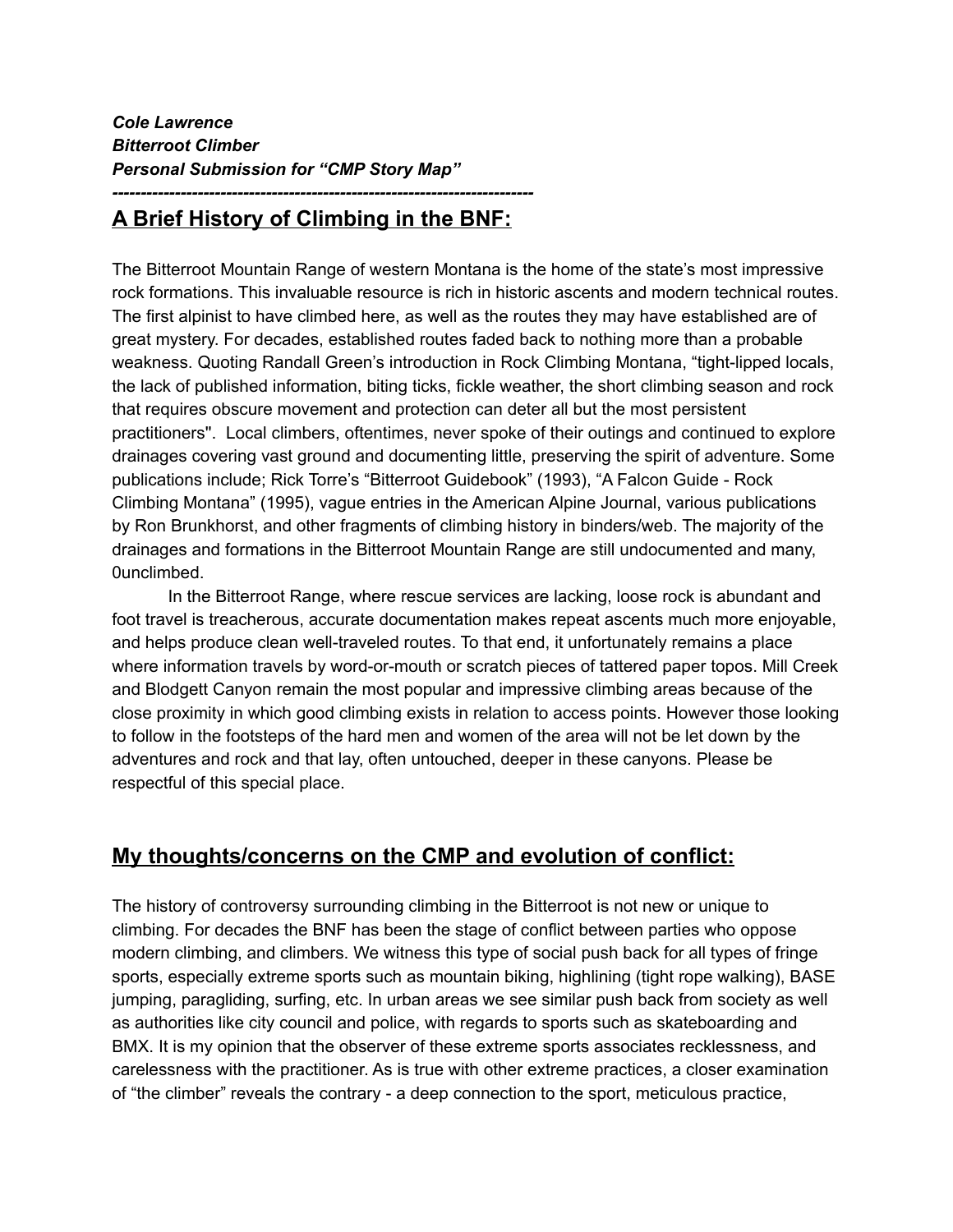debates over ethics, and a sincere care for the rock/natural world. In all of the examples above there has been a history that follows a trend. First the practice is met with rejection/prohibition before gaining widespread acceptance and appreciation. For example rock climbing is now in the Olympics, so is skateboarding & snowboarding. To summarize my thoughts, climbers are misunderstood, we are sensitive to our impacts, we deserve to be supported and validated by society and the forest service.

To further illustrate the social push back that climbers have faced in the Bitterroot, I have summarized a few notable instances. In 1991 a climber, Ivan Pyatt, was the subject of what could have been a homicide when individuals at Mill Creek Canyon dropped rocks from above striking him in the leg. The details of this story are not certain, however the climber recounts being harassed by local individuals on numerous occasions surrounding this event. This incident caused serious physical injuries to the climber who claims to have never fully recovered. Police were notified and the individuals responsible were criminally prosecuted. Around the year 2010 climbers began seeing an influx of criminal activity and monkeywrenching by anonymous parties who obviously oppose climbing. These parties used libel and slander tactics against the climbing community, planting and photographing staged litter, creating false erosion areas, destroying trails, all while reporting these actions to the Bitterroot Forest Service as having been impacts created by climbers. On another occasion a well known environmental group in the Bitterroot sent pictures of a dead golden eagle carcass, that they had illegally handled and manipulated to stage photos, near climbing areas to paint a picture that climbers had killed the eagle. Most troubling of all, life supporting anchors placed in the rock at our climbing areas were being tampered with, smashed, and left in place for use. On an outing to remove these dangerous compromised anchors, I used a small wrench to attempt a removal, as I applied pressure on the wrench the damaged bolt spontaneously snapped. I sat at the cliff edge 200 feet above the ground knowing that the next unsuspecting climber would have died attempting to rappel from it. There were more than 10 rappel anchors in similar condition that I spent hours removing. Any of these damaged anchors could have failed causing the death of a party of two or more climbers. While there are impacts associated with any use of public lands, the stories relayed to the BNFS on climbing impacts have at best exaggerated and at their worst blatant lies and fabrication. Climbers have been portrayed as a group fixated on their sport, ignorant to their impacts, littering, destroying natural resources, seeking the next climb/adrenaline rush without regard for nature or other users. This is far from the truth.

While this information is necessary to fully understand the story. I write with a deal of conflicting emotions. I do not want to dwell in the past, I do not want to point fingers. However, this was the goal of the opposition. To create public unrest, to create a situation so dangerous, so unignorable, that not only would climbers take notice, but the Forest Service would step in and take action. Climbers received a threat during our October 16th 2020 meeting at Bass Creek when in front of BNF Rangers, Friends of the Bitterroot member Van Keele stated that "If Climbers continue to investigate the source of trail damage and bolt tampering things will get much worse". I am concerned as to why individuals are continued to be allowed access to these conversations, considering such instances. In developing the Climbing Management Plan, I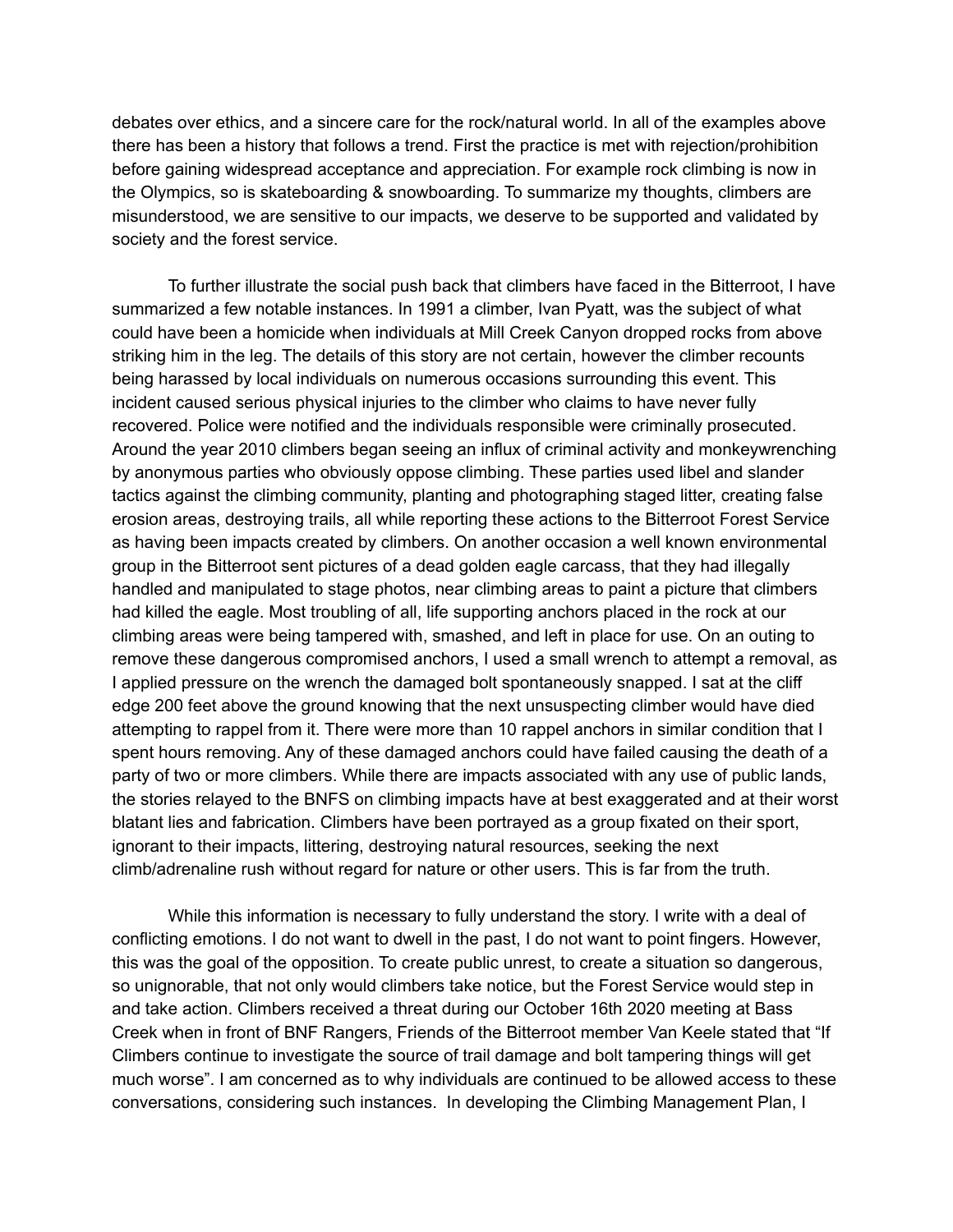worry that the Bitterroot National Forest Service may inadvertently attempt to settle public unrest by compromising legitimate recreation for the behaviour of anonymous criminals. Therefore I urge our land managers to listen to climbers, work with climbers, and allow climbers to be the primary force behind shaping the climbing management plan.

Climbers have operated above the board, in personal communication with the forest service, in regards to issues revolving around climbing and climbing development. The Forest Service is quoted in their most recent release stating "it is recognized that there is a long history of cooperation between the BNFS and the local climbing community". To be fair, the parties who oppose climbing suggest that climbers are acting illegally by placing unauthorized bolts. While this conversation has been discussed for decades, there are still no national guidelines for placing bolts on National Forest except that power drills should not be used in designated wilderness - a wilderness prohibition accepted by the climbing community. Contrary to the contested anchor/bolting debate, the tactics of the opposition are so obviously dangerous and illegal that they have operated in total anonymity, hiding their identity. The BNFS has stated that they "think they know who is committing these acts" yet they have not investigated the issue. I worry the recent climbing restrictions issued by the BNFS have inadvertently strengthened and validated the tactics of parties who oppose climbing to continue in their ways.

Developing a CMP that will foster widespread buy-in from the climbing community will require focus from land managers on issues that are unique and specific to climbing. The CMP will also require flexibility and rely on trust in the user group. Management should avoid restrictions that will unintentionally degrade the climbing experience, lessening the likelihood for user group dissonance and barriers for compliance.

On the other hand, managing climbing on a "case by case" basis for instances requiring restrictions that reach beyond the CMP will allow for added protection against unsustainable impacts. This concept will foster buy-in from impact-focused individuals and provide opportunities for climbers to comply. Demonstration of this cooperation will be paramount in conflict resolution.

Climbers and the BNFS have co-managed natural resource preservation and user generated impacts with one known exception. This exception being some areas of erosion at Mill Creek. I sent Stevensville District Ranger Steve Brown pictures of what The Tick Farm looked like before it was destroyed and dug up by those opposed to the climbing area. While climbers tried to mitigate erosion (admittedly using a couple small treated wood boards and metal stakes) existing trails and climber created approaches/base areas were desecrated by opposing parties in an attempt to make climber impacts look unsustainable. Early on we reached out to the BNFS about creating a better solid trail. In 2016 we were in discussion with Ranger Tami Sabol, on the brink of getting some erosion mitigation work done. *Letter to Sabol in January 2016 "The WMTCC would like to see the impacts at the base area of the popular cliff known as the Tick Farm addressed. There are 11 climbs on this cliff and due to their moderate grade and easy access they are popular with climbers. The WMTCC would like to work with the BNF to use natural materials found in the area (rocks and*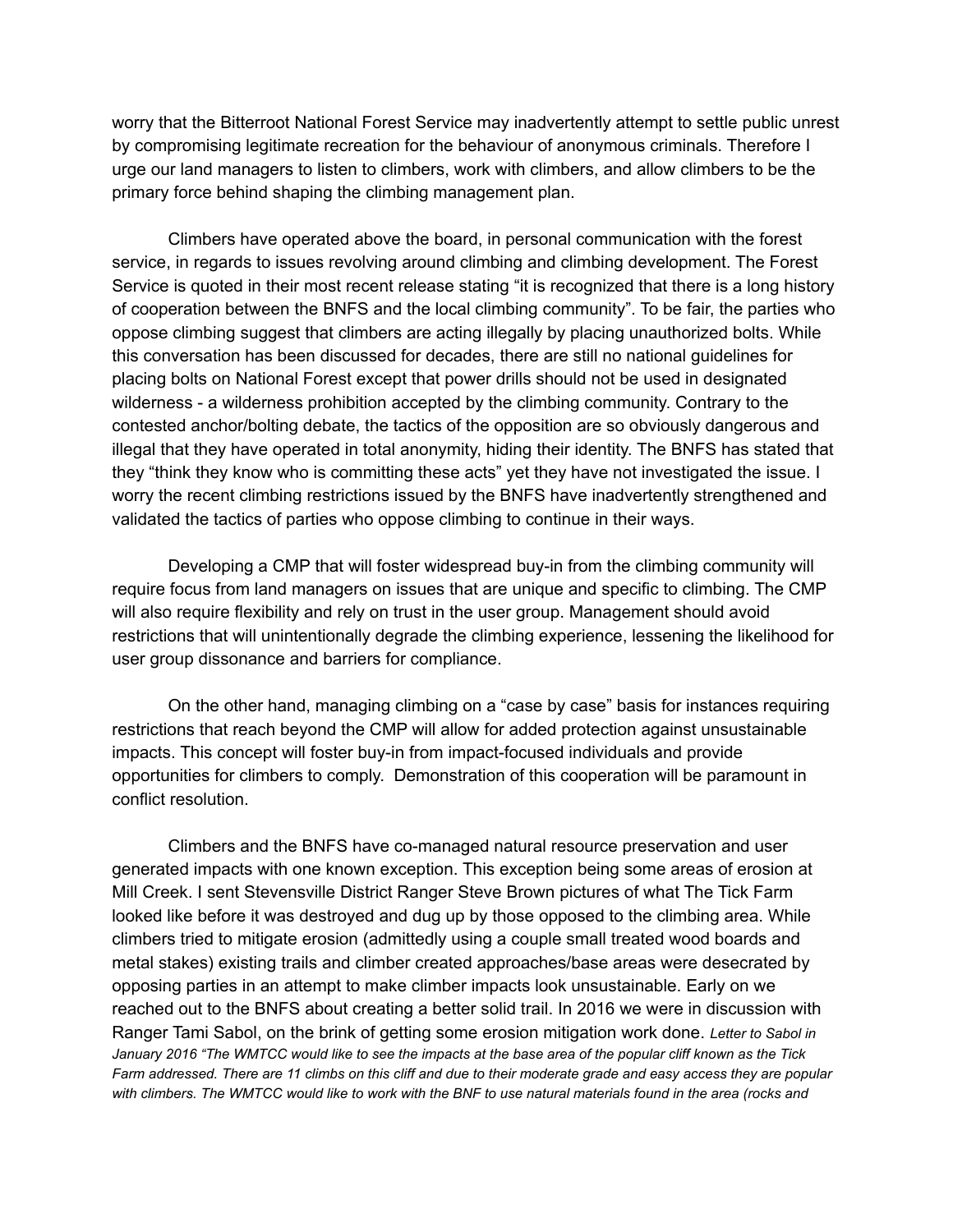*logs) to create stances under the climbs to keep climbers close to the cliff to prevent further erosion and damage to vegetation. We would also like to see the area re-vegetated. In addition, the WMTCC would like to use natural materials to stabilize a few steep, loose areas on the approach trail directly below this cliff to avoid erosion and braided trails that have developed. The WMTCC would be eager to help raise funds for these efforts and provide volunteers."*

**Adam Washerbek - BNF Wilderness ranger removed all foreign materials from the base areas at mill creek due to its MA6 status and to resolve conflict. He has also helped document the use, erosion patterns and development of the area.**

#### **Examples of Successful Cooperative Management WMTCC & BNF:**

- 1. Voluntary Bolting restrictions at the North Rim Climbing Area: 100% compliance. An example of what we have "given" to the non-climbers point of view on this issue. We agreed that route density had reached a reasonable level to discontinue development. Many climbers have unfinished routes and amazing pieces of stone that have been left untouched for years in compliance with this rule. We are happy to spread out and look elsewhere.
- 2. Voluntary Bolting restrictions Canyon Wide at Mill Creek: 100% compliance. We received a letter from the FS lifting this restriction allowing for bolted development canyon wide. This opened the possibility for development of the canyons multi pitch and traditional routes. *Here is a guide with examples of alpine and multi-pitch routes that require minimal bolts. This style of climbing has almost no user impacts as base areas see little traffic. Climbers are off the ground for most of the day and groups do not congregate at base area. These routes would be impossible to protect without bolts, however routes like these can be helpful in spreading out users and sustaining this recreation with minimal impact. https://drive.google.com/file/d/0B8VAgg4trAfQTVZFVmJuZzVHVmc/view*
- 3. Falcon Closures: 100% compliance. The community has been happy to follow these guidelines. The WMTCC helped release info on these closures as well as provide route descriptions and names to help define the area of closure (i.e.) "Pie For Strength" "The Siren" *(Picture C, posted on the WMTCC website)*
- 4. Climbing events at Lost Horse, compliance to all rules, clean up before and after to ensure the area was left in better condition than it was found. Rangers congratulated our efforts and clean-up.
- 5. Bitterroot Climbers Coalition cooperation with the Access Fund, Jeep Sponsored Conservation Team, Montana Conservation Corps and FS on trail work in Blodgett Canyon
- 6. Removal of routes in Kootenai Canyon that were close to pictographs discontinuing climbing in the vicinity - 1980

### **What would a CMP look like?**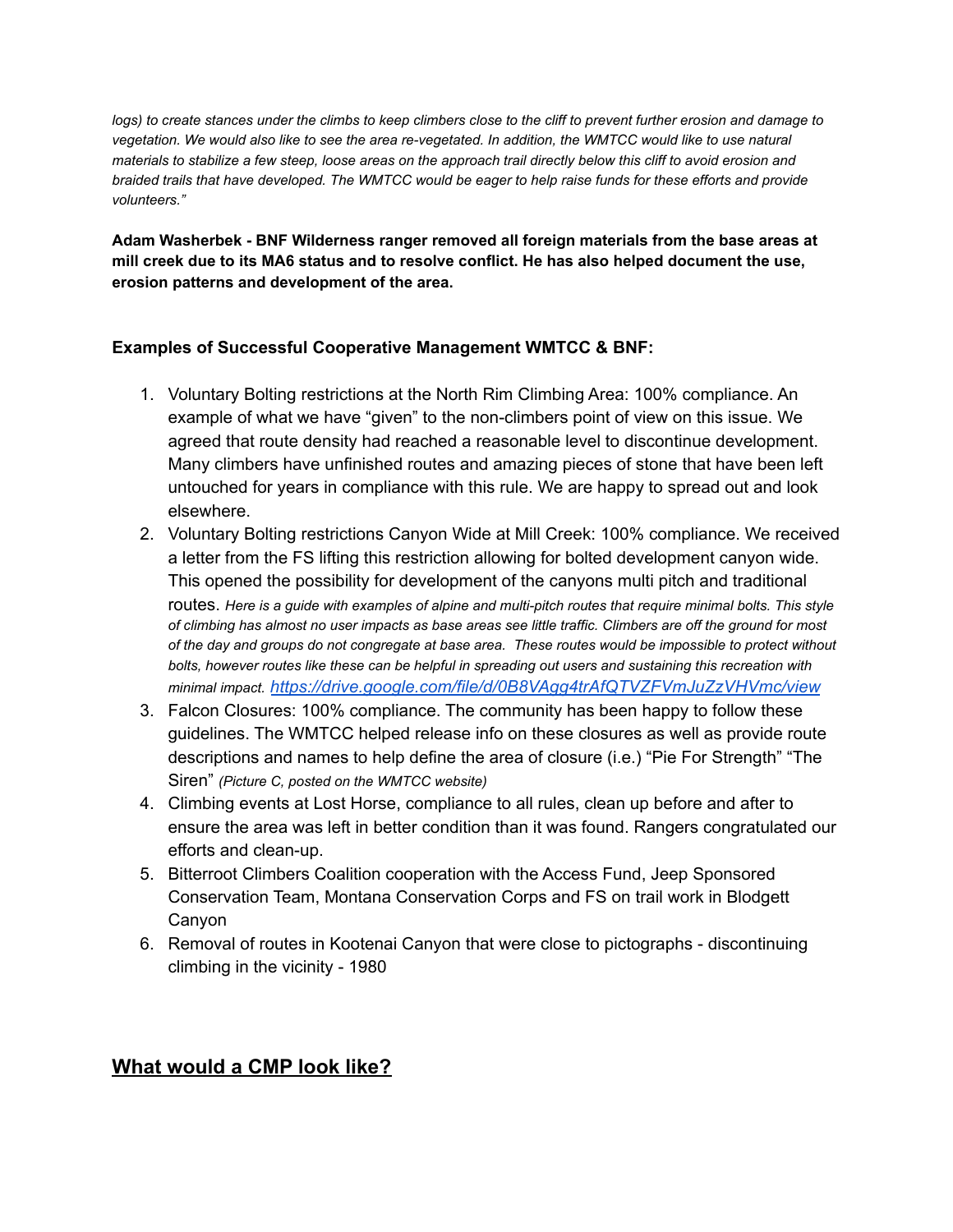- An informational resource for climbing, specific impacts, rules and regulations, avenues for conservation, and BNF specific concerns.
- FS places no blanket restrictions development of the recreation
- In the past climbers have followed the guidelines that Wilderness/Non Wilderness defined the boundary for areas where concentrated climbing and mechanized devices is acceptable. **We are happy to redefine this in accordance with the Recreational Opportunity Spectrum and Management Areas**
- FS will show support for climbers placed in life threatening situations such as anchor tampering by making a public statement that this is a criminal offence and actively investigate known cases. Without MWTCC retrofitting or removing damaged anchors there could have already been deaths from this. When climbers initially reported these acts the FS claimed their hands were tied as they could not recognize the existence of the anchors for liability reasons (we are past that point anchors have been recognized by the FS)
- FS will allow for the building of trails to existing climbing areas and to bolster base areas as needed - this should be done in cooperation with the climbing community (fundraising, trail volunteers)
- If deemed necessary, climbers will agree to suspend climbing in areas that become problematic due to impact on natural resources (managing climbing on a case-by-case basis)
- FS will manage and restrict the climbing relative to the impacts created by other recreations. FS will provide data for these decisions
- FS will not restrict climbing based on pressure for groups who oppose climbing without data and evidence of real climber impacts
- FS will manage and restrict the climbing relative to other forests, FS will provide data and narratives for these decisions
- WMTCC agrees to keep communication transparent, honest, and provide accurate data to the FS whenever necessary

### **GENERAL CLIMBING GUIDELINES:**

- Cultural/historical resources may exist and are protected. Do not tamper with evidence of indigenous archeology. Report sightings to the BNF
- Soils are highly susceptible to erosion. Ignoring established trails is detrimental to the resources, and reflects poorly on user groups.
- Federally protected species and state species of concern occur within the BNF and are identified Climbers should be able to recognize these species
- Pets must be controlled, dogs frequently contribute to resource degradation (such as digging, chewing vegetation and chasing wildlife) and user conflicts.
- Users should respect the natural quiet of the area
- Visitors should practice "Leave no Trace" techniques
- Climbers should be respectful of other recreation users
- Climbers should be respectful of private property adjacent to climbing areas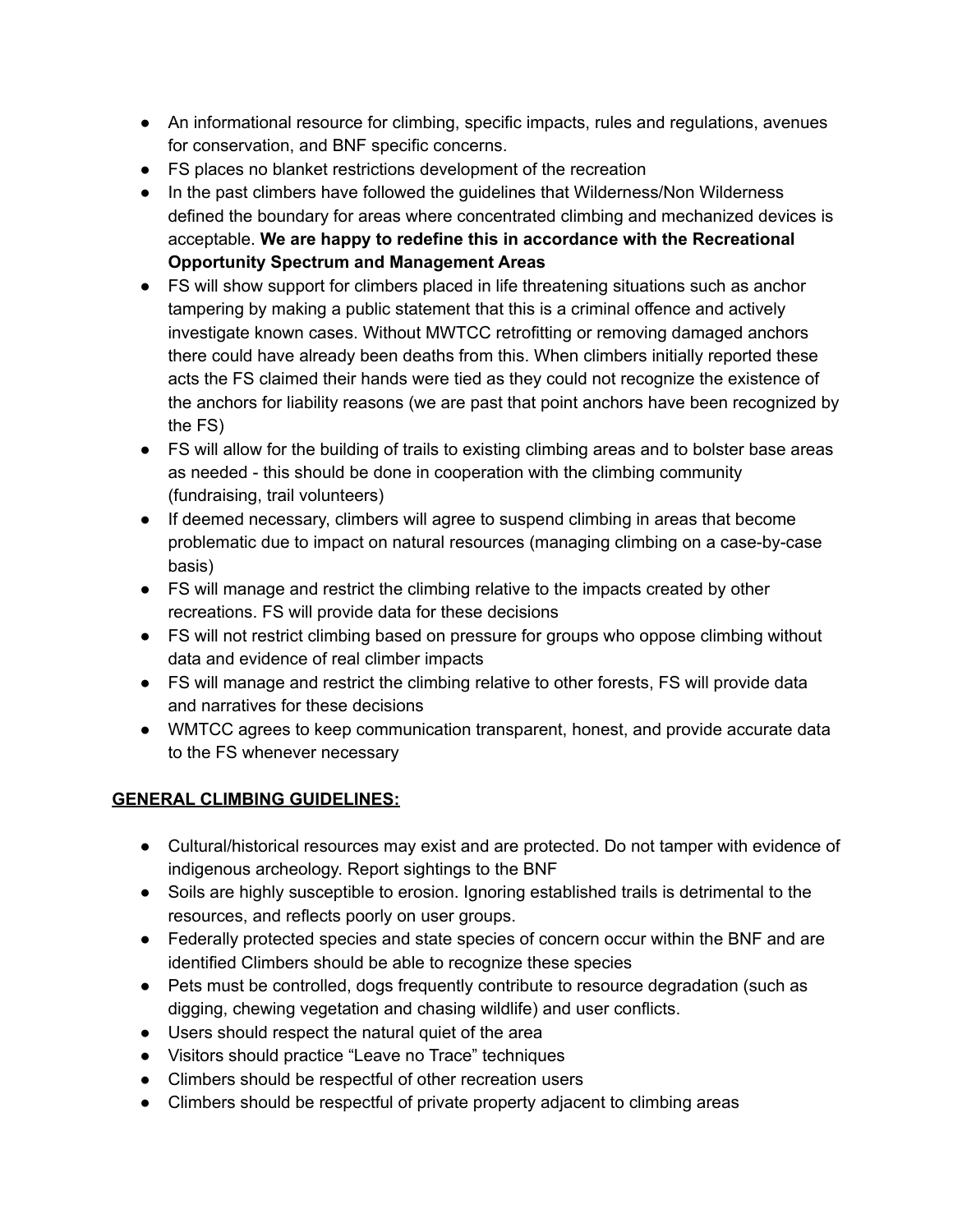- Climbers and route developers should notify BNF staff of serendipitously- discovered cultural resources or raptor nests, and leave those resources intact and unimpaired
- Chalk users should make every effort to remove unsightly markings (especially tic marks) before leaving the route.
- Climbing is inherently dangerous, and adults should give special attention to the activities and location of children in and around climbing activity
- Climbers are expected to comply with this climbing management plan.
- Adherence to the fixed anchor policy helps resource protection and reinforces a positive image of climbers.
- Alterations to ground cover and surrounding areas (e.g. movement of rock or woody debris) is strongly discouraged unless effort is organized by the BNF and local climbing groups
- Dragging bouldering pads damages vegetation and soils, and is strongly discouraged

#### PARKING AREAS:

- Build good relationships with land owners, roads are dusty drive slowly!
- Park in designated spots, do not block roads
- Lock vehicles and do not leave valuables in the car
- Haul away trash, clean up dump piles, clean up broken glass, help out!

### THE APPROACH

- Stay on the Trail
- Keep pets leashed and on the trail
- Be aware of erosion areas foot traffic causes soil compaction, trail widening, and soil loss

### AT THE BASE

- Wear a helmet this area experiences abundant natural and user triggered rock fall
- Stash gear neatly while climbing, disturb as little ground as possible
- Tread lightly and as little as possible trying not to disturb the fragile soils on these steep grades
- $\bullet$  For the long climbs in this guide especially, consider leaving the dog at home
- Leave no trace, pack it in/pack it out
- Do not cache gear for more than 14 days

### THE CLIMB

- Always climb with a helmet
- Be constantly aware of rock fall and detached blocks
- Climb with appropriate emergency equipment
- Climb with proper clothing
- Considering bringing a fully charged cell phone, there is often good service here
- Always tap and check holds and blocks for security
- Plan ahead for situations where communication with partner might be difficult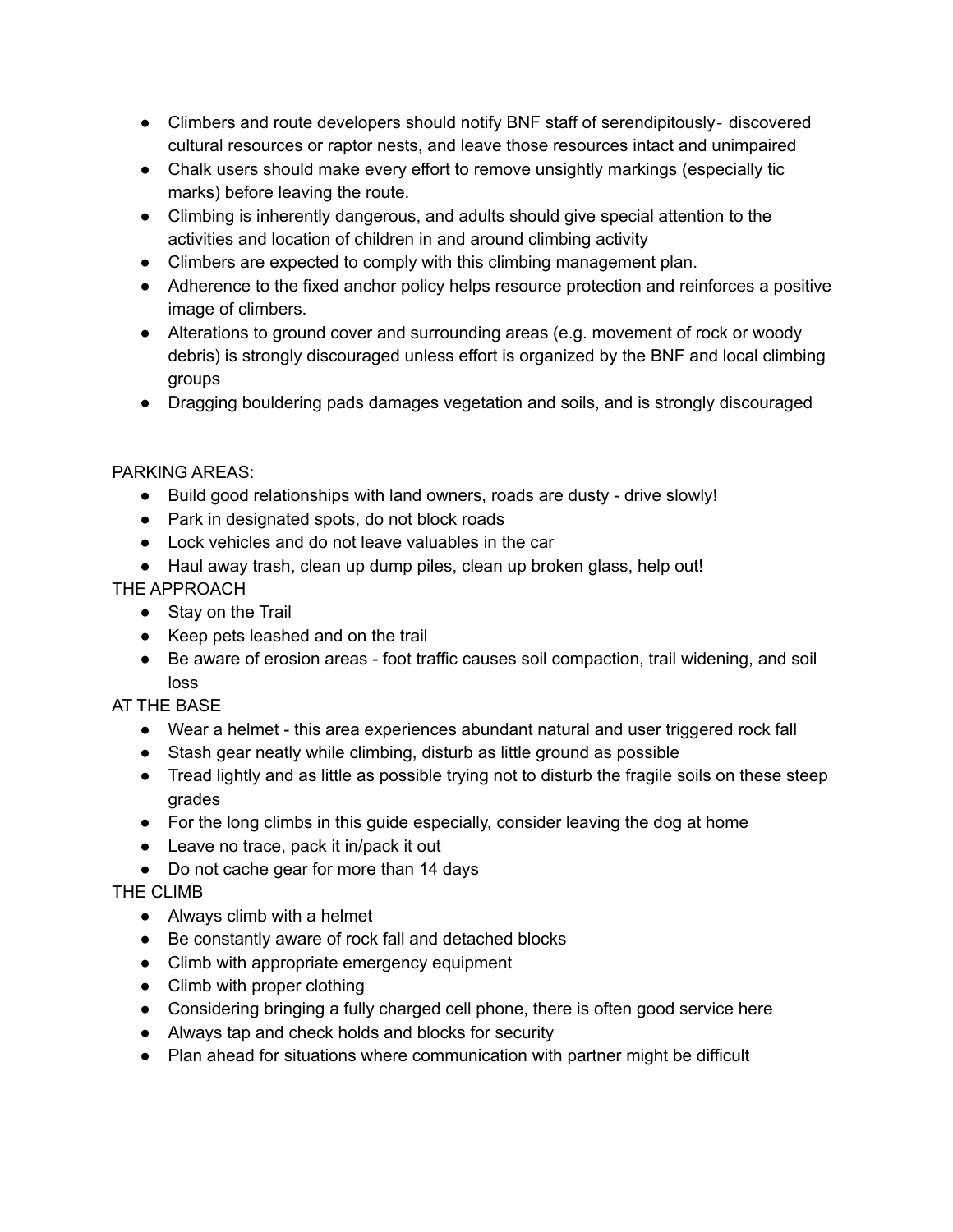● Consider joining The American Alpine Club and donating to The Access Fund to help areas such as these flourish. The local organization, the Western Montana Climbers Coaliton has been monumental in securing access for climbers in The Bitterroot.

#### **DEVELOPMENT GUIDELINES:**

- Fixed anchors can only be placed in areas not already restricted to bolting
- Stainless steel hardware (hangers and bolts) Minimum of 3/8-inch bolt diameter Minimum of  $2\frac{1}{4}$ -inch bolt length (3  $\frac{1}{2}$ -inch is preferred)
- Bolt heads and washers must be painted to match surrounding rock. Use commercially produced camouflaged or powder‐coated hangers that best match surrounding rock
- Top anchors shall consist of two separate hangers bolted to the rock with a minimum 3/8" X 3½ " stainless steel bolts. Attached to these shall be minimum 5/16" threaded screw links, with minimum 3/8" chains attached. The chain length shall be as short as possible without compromising safety.
- Zinc-plated chains and threaded screw links may be used or commercially available stainless steel climbing top anchors. All top anchor components must be painted to best match the surrounding rock
- Top anchor should be placed in appropriate location with safety, as well as rope retrieval considered. Top anchor bolts should be placed at least twice the distance apart as the depth of the bolt holes. For example: 4" deep bolt holes (for 3.5" bolts)  $X$  2 = minimum 8" apart for the 2 anchor bolts.
- Top anchors should not be set back from the edge, this is dangerous and causes rubbing on the rock and rope.
- Bolting is discouraged where removable protection (cams, nuts, etc.) is adequate and available
- Fixed anchor spacing shall be consistent and reasonable.
- Chipping holds or excessive cleaning (i.e. contriving/manufacturing a route that the natural rock does not provide) is not permitted. Avoid climbing dirty/chossy routes which will erode and require excessive cleaning. Rock fall creates base area erosion and generates more impact.

# **Informational Links:**

- An interesting example of climbing trajectory in North Conway New Hampshire. This area is a "seed" in the forest of modern climbing.
	- https://www.northconwayrockclimbs.com/north-conway-climbing-history.html
- - Video of early El Capitan climbers Shows early tactics, i.e. pitons and how they are used in cracks. These are removable but repeated use damages rock. It is hard to restrict the use of pitons as they are not considered caches, items left, or permanent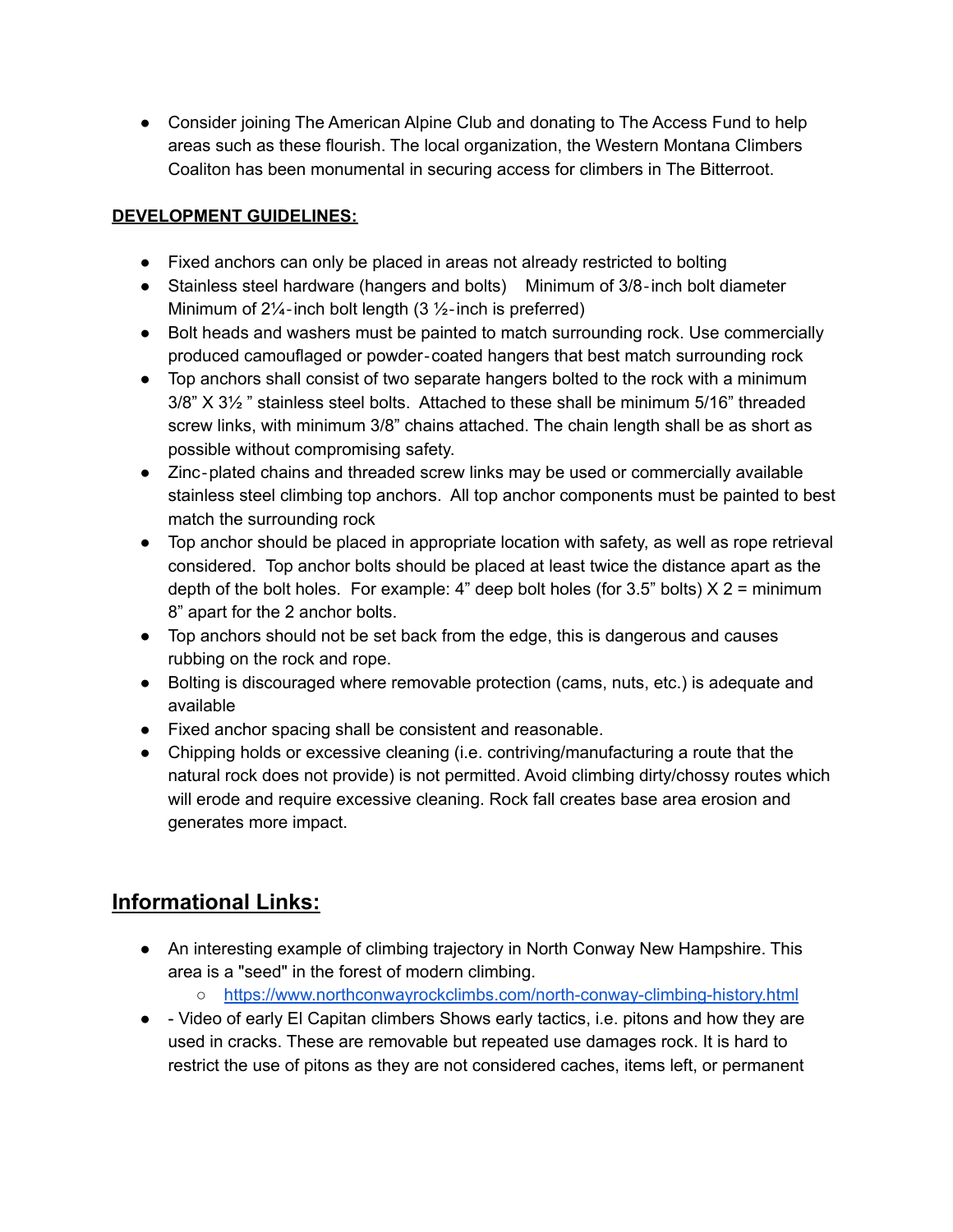installations. Pitons are used in the bitterroot and ubiquitously but are becoming less popular. Look closely for the use of bolts as they are needed through the film

- https://www.youtube.com/watch?v=75Zm5hC5Q8o
- https://www.youtube.com/watch?v=3m3no8H711o (another old Yosemite film)
- https://www.youtube.com/watch?v=cf1-WPXfY8Q ( another old Yosemite film by John Long - Director of Movie "Cliff Hanger" and pro climber)
- This video explains the birth of climbing that focuses on technical difficulty and how bouldering originated in the USA
	- https://www.youtube.com/watch?v=p9yaGXFkC8M
- Old School Climbing. Climbing is an international tradition. Notice climbers using fixed anchors (old ring pitons) to rappel. Yes, climbers have relied on iron in rock since the inception of climbing.
	- o https://www.youtube.com/watch?v=Os7cP6OV5p0
	- https://www.youtube.com/watch?v=3ZgBDDWaR6o
- Climbing Stewardship:
	- https://www.accessfund.org/learn/for-advocates/climbing-area-stewardship
- Falcons:
	- Podcast on climbing and falcons: https://runoutpodcast.com/index.php/2019/05/08/runout-22-room-to-reproduce-wi th-eric-chabot-of-hawkwatch-international/
	- Adirondaks falcons and climbers plan https://www.dec.ny.gov/outdoor/7868.html
	- Climbers help save peregrine population in Yosemite https://www.accessfund.org/newsletters/Winter\_2011\_VT\_lr.pdf
- This website is beautiful, it helps illustrate the vision of climber Yvon Chouinard, climbing icon and industry mogul and he's deep thought about the sport and impacts
	- https://www.patagonia.com/company-history/
- Climbing Community
	- Stone Locals: https://www.youtube.com/watch?v=Yj7ZCYMqSvw
- An amazing example of 100% modern sport climbing. This is Alex Megos, one of the best in the world. There is nothing like this in existence or geologically available in the Bitterroot. https://www.youtube.com/watch?v=SbWvFjUIt5k
- An amazing example of 100% trad climbing. Indian Creek Utah. An area of the bears ears national monument. In 2019 climbers helped fight to preserve the monument from a land sell-off by the federal government. The best and most popular trad climbing in the world. There is nothing like this in existence or geologically available in the Bitterroot.
	- https://www.youtube.com/watch?v=RSl3kSU76ys
- An example of bouldering. The most esoteric and physically demanding form of climbing. Fun, accessible for all, super weird from the outsider's POV. There is Likely a ton of good bouldering in the Bitterroot, other than Lost Horse, overly little documented or developed.
	- https://www.youtube.com/watch?v=MaDgKdRq\_E8
- An amazing example of 100% Alpine Climbing. The Incredible Hulk in the High Sierra. 4.5 Mile hike in. Notice the quality of the stone. We have a ton of moderate quality alpine